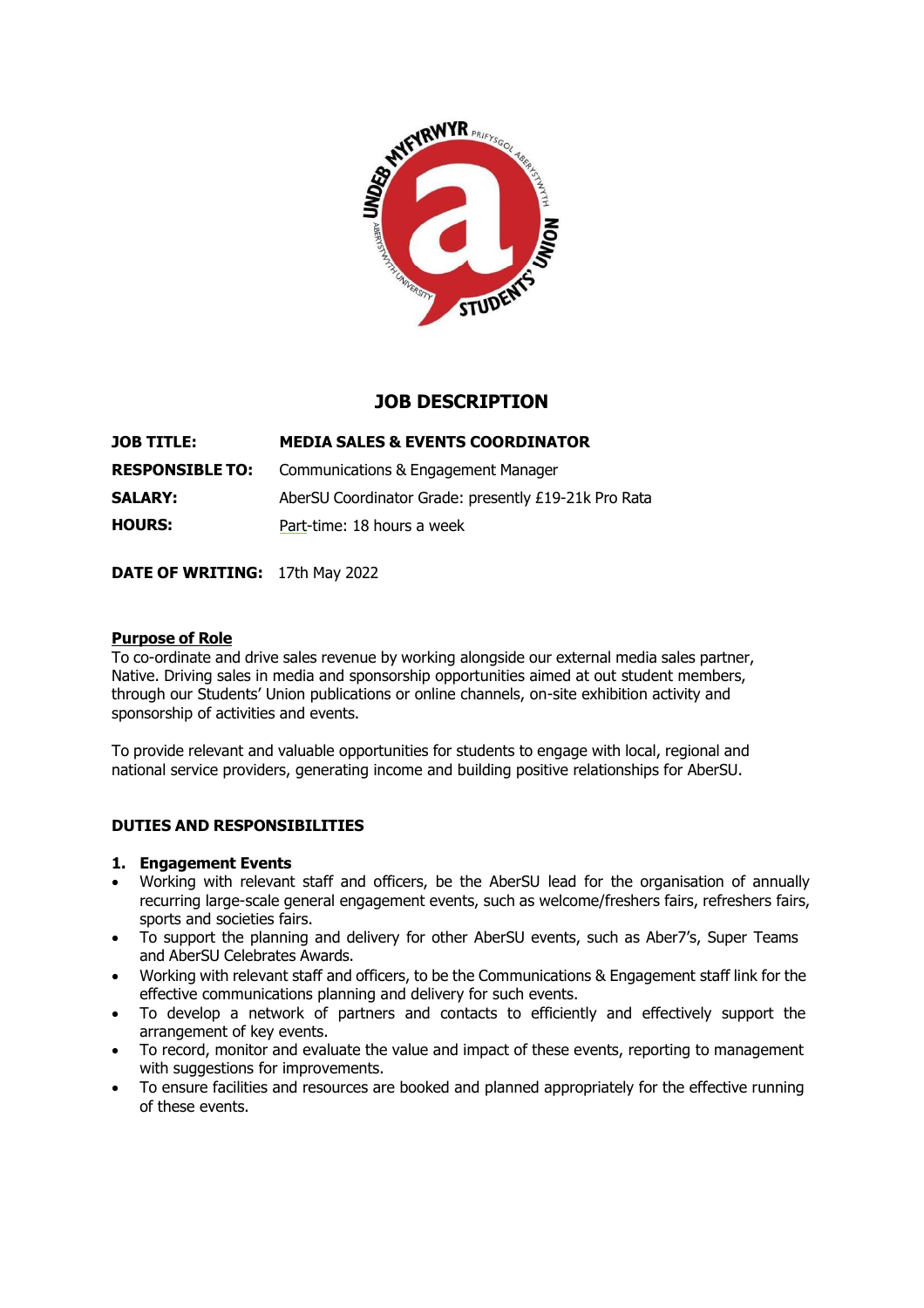### **2. Income Generation**

- Co-ordinate alongside Native to identify external marketing opportunities arising from the organisation of large scale events and the general operation of the SU and its portfolio of activities.
- Working with Native to effectively market the sales opportunities to local and national clients generating surplus to re-invest in Students' Union activity.
- Assisting Native to prepare, promote and distribute a media pack detailing relevant and valuable sales opportunities for clients.
- To develop positive, mutually valuable relationships with partners and clients, particularly in the local area, always seeking to establish client value as well as value for AberSU.
- To assist Native to generate leads for sales from local and national knowledge and engagement activities.
- To consider and promote valuable sponsorship opportunities for AberSU and student groups, campaigns and projects to bring resource into the AberSU community and to support the breadth of activities and services.
- To convert leads into sales opportunities.
- To meet annual budget targets for sales generation.
- To never compromise the AberSU values to access income.

### **3. Communications Support**

- To be a proactive member of the Communications and Engagement Team, lending support, advice and expertise to communications planning and delivery.
- To support staff and Officers with the promotion of their events, activities and services, and impacts for members.
- To support the creation of formal and recurring reports such as the impact report.

### **4. Other Duties:**

- To attend meetings, conferences and training events that may support the effective achievement of the above tasks, and which may promote AberSU's interests, locally, regionally and nationally.
- To positively promote and uphold the values and policies of AberSU.
- To be an advocate for AberSU and our work, locally, regionally and nationally as opportunities arise.
- To work within the terms of the governing documents of the Union, principally the Constitution.
- To contribute to Students' Union publications and informational materials.
- To uphold reasonable expectations regarding health and safety, data protection and other relevant regulations and legislation as appropriate.
- To assist in key Students' Union events throughout the year including Welcome Week & Elections
- Have a flexible approach to duties and work and, in particular, adopt a teamwork style with departments and activities across the Union. This may involve undertaking duties in support of the activities and services of other departments
- Environmental consideration and environmental best practice is the responsibility of all Students' Union staff
- To contribute to Union projects and participate in working groups
- To demonstrate Students' Union behaviours & standards in daily working life

### **Changes to Job Description**

This job description may be subject to modification or amendment at any time following consultation with the post holder.

This job description is not intended to be an exhaustive list of tasks carried out by the post holder. It does, however, set out the main expectations of the Union in relation to the post holder's duties and responsibilities and the post holder may be expected to undertake alternative/additional work commensurate to the pay grade.